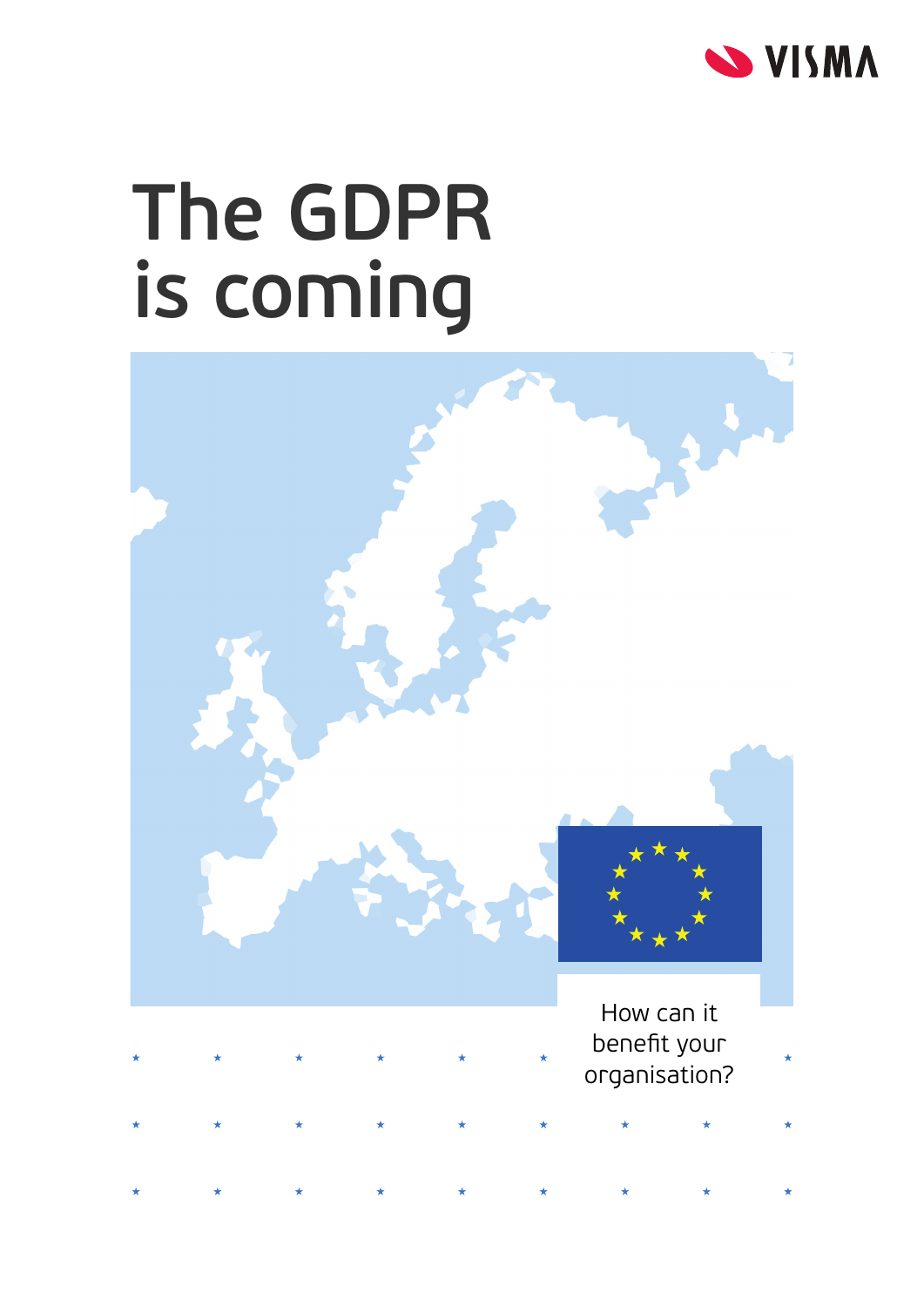## **The GDPR is coming: How can it benefit your organisation?**

You have most likely heard about the General Data Protection Regulation (GDPR), the sweeping EU data protection regulation coming into effect on May 25th, 2018. It is designed to harmonise data protection laws across Europe, to protect and empower all EU citizens privacy and to reshape the way organisations across the region approach privacy and data protection. This guide outlines ways your business can prepare, with a Q&A section at the end.

### **About this document**

This document is intended to provide you with information about the GDPR and what Visma is doing about it This document must not be interpreted as legal guidance. We recommend that you seek your own legal advice and monitor this field closely.

|  |  | * * * * * * * * |  |
|--|--|-----------------|--|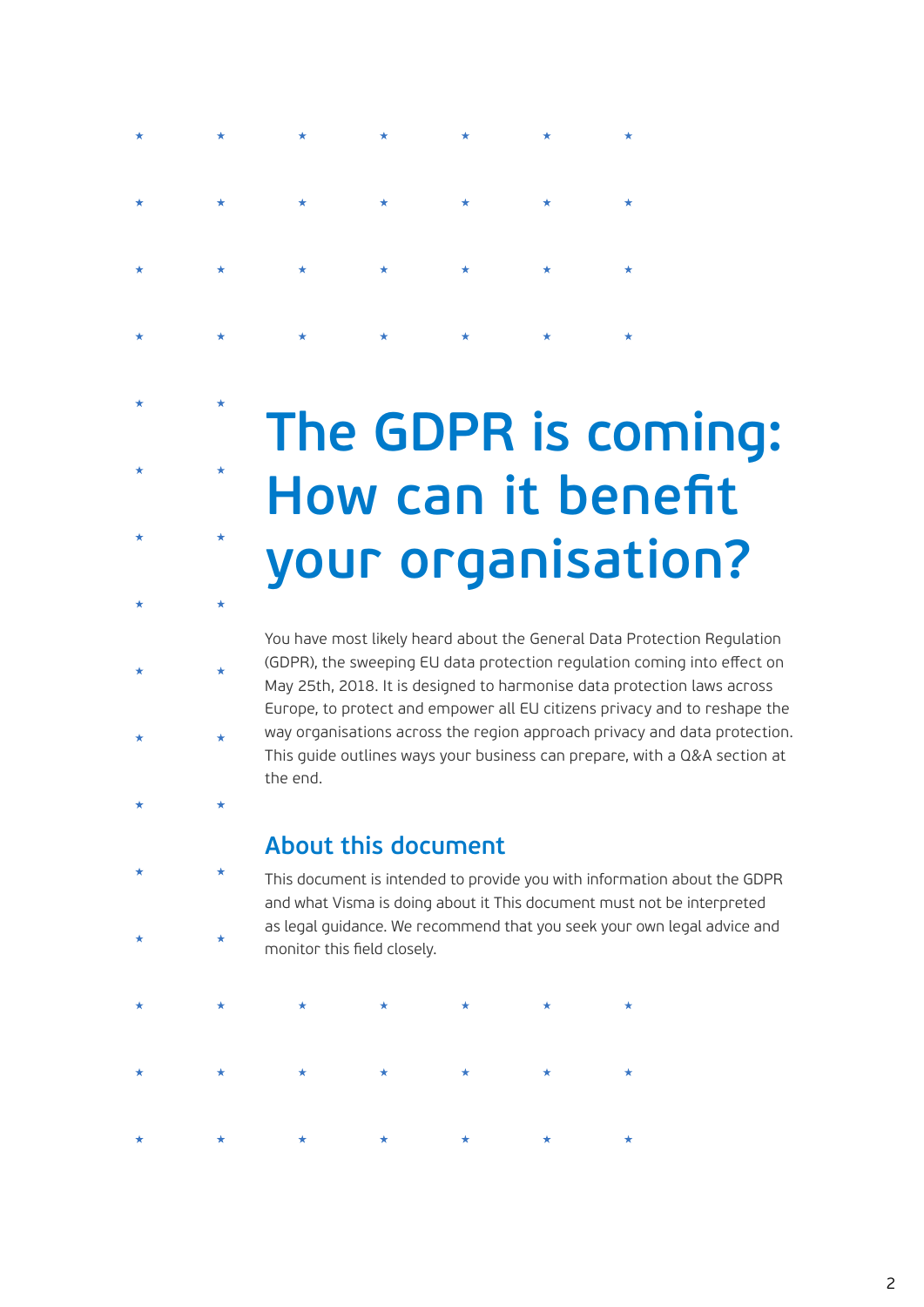## **What is the overall purpose of the GDPR?**

The overall purpose of the GDPR is to protect the personal data of EU citizens, in a consistent way across the EU countries. The GDPR grants certain rights to individuals for any personal data that is being processed by businesses and organisations , such as employers and service providers.

## **Personal Data = more than you may think…**

Article 4(1) of the GDPR says: 'personal data' means any information relating to an identified or identifiable natural person ('data subject'); an identifiable natural person is one who can be identified, directly or indirectly, in particular by reference to an identifier such as a name, an identification number, location data, an online identifier or to one or more factors specific to the physical, physiological, genetic, mental, economic, cultural or social identity of that natural person.



## **Who does the GDPR apply to?**

Every business or organisation collecting personal data from data subjects who are in the EU (including the EEA) is subject to the GDPR. A business or organisation does not need to be established in the EU to be subject to the GDPR terms. If you are located outside of the EU and process personal data from data subjects who are in the EU, the GDPR applies to you.

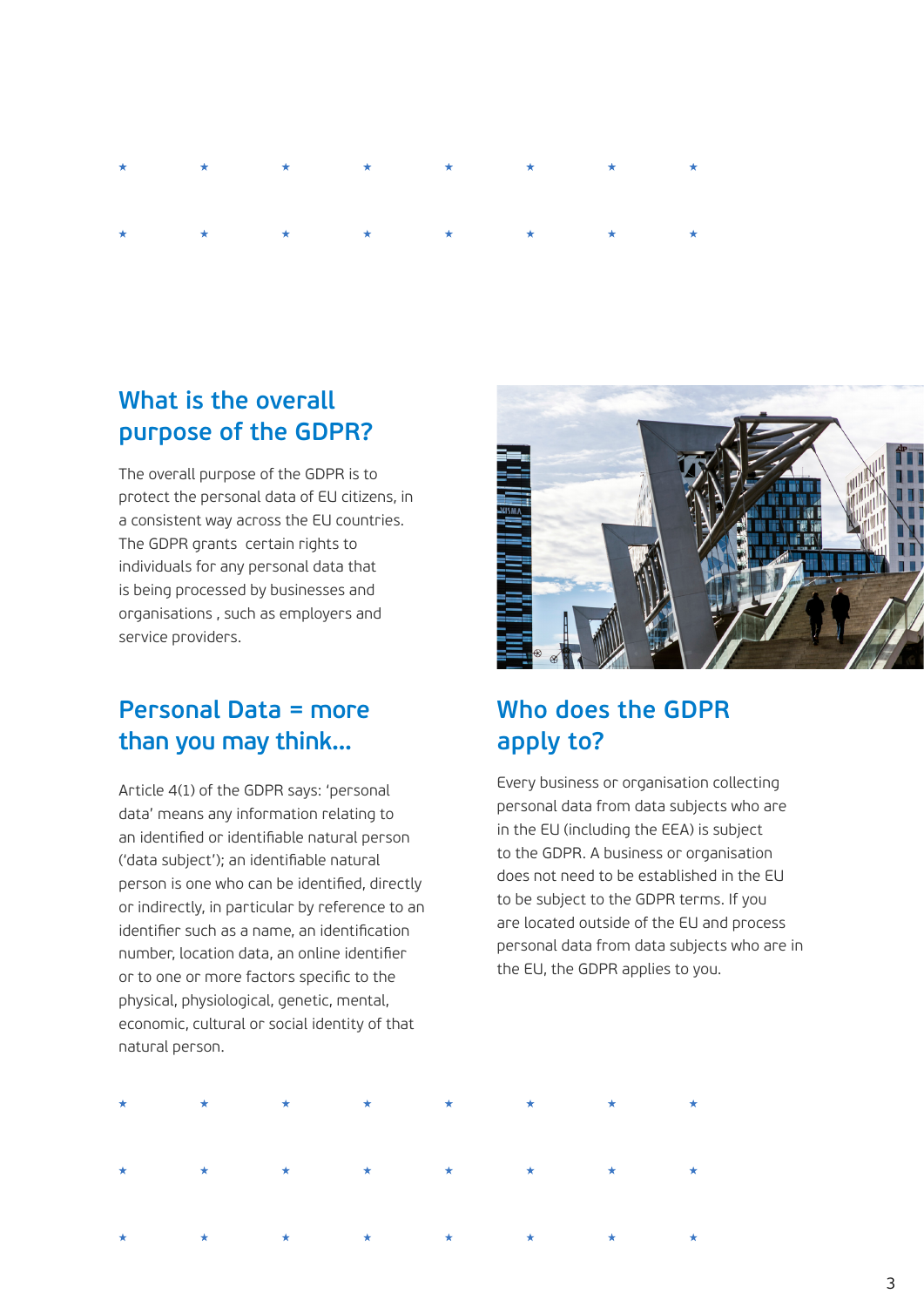## **The seven GDPR principles under the GDPR, data processing must involve:**

- **Lawful, fair, and transparent processing** emphasising transparency for data subjects. **1**
- **Purpose limitation** having a lawful and legitimate purpose for processing the information in the first place. **2**
- **Data minimisation** ensuring data is adequate, relevant and limited, and organisations are capturing the minimum amount of data needed to fulfil the specified purpose. **3**
- **Accurate and up-to-date processing**  requiring data controllers to make sure information remains accurate, valid, and fit for purpose. **4**
- **Limitation of storage in a form that permits identification** discouraging unnecessary data redundancy and replication. **5**
- **Confidential and secure** protecting the integrity and privacy of **6** data by making sure it is secure, which extends to IT systems, paper records, and physical security.
- **Accountability and liability**  demonstrating compliance. **7**



Visma is the data processor on behalf of our customers. However, the legitimate basis is the responsibility of the customer. Much is being made of the difficulty of getting ready, but as you can see, there are benefits in the long run to businesses.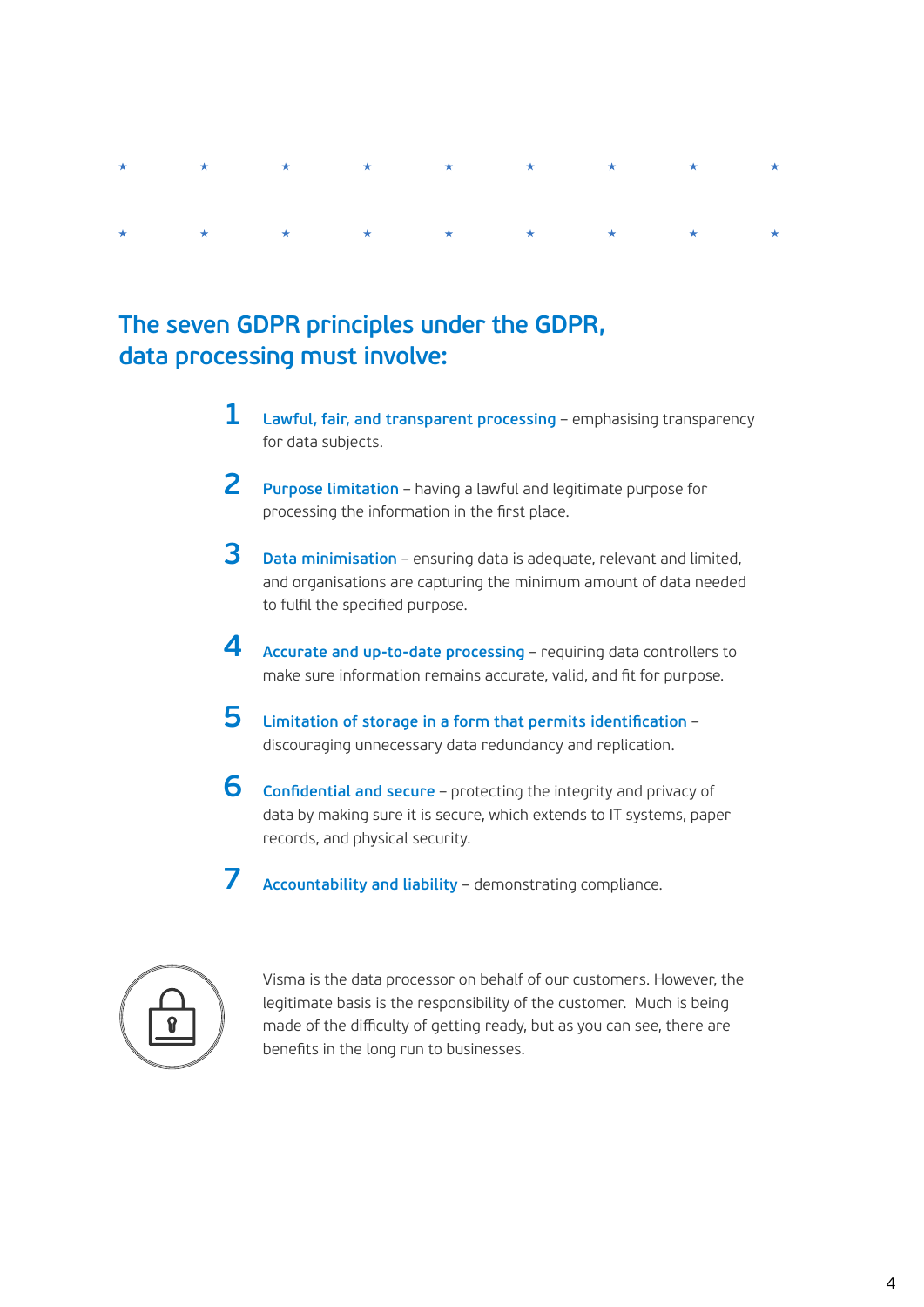#### **Benefits of the GDPR**

In order to benefit from the GDPR, businesses will need to take a more strategic approach to both privacy and data management than many have ever achieved before. Here are five ways the GDPR is going to benefit European businesses.

#### **Competitive advantage 1**

is also a very important point, as is reducing risk in the business.

**As it is often said, 'Data is the new oil.'**  As for data analytics/ big data, the GDPR is about ensuring legitimacy for such operations. Key here is that companies are actually more free to do so now, but with greater responsibility. **2**

> For data analytics to work at its true potential the data you need is clean, updated, accurate, relevant data. When it comes to personal data, you need its use to be acceptable to each individual. Clean data means clearer profits.

#### **Innovation benefits 3**

Innovative businesses can deliver relevant data protection technologies and offer flexible solutions. Innovating network operations and services will have a positive impact on consumers.

#### **4 Using the GDPR to establish trust**

At first sight the GDPR just becomes a regulatory pressure on companies to do the right thing. However, those who invest in, and demonstrate high levels of security, will reap the benefits. Ultimately, taking the GDPR seriously and implementing in a structured way will provide a prize that has, to date, eluded many of the major players online: Trust. However, this"trust" is not automatic for much of the information on the Internet, and most are not convinced of its trustworthiness. The possibility of creating an environment in which their customer's trust is reflected, not just in a warm glow, but in the bottom line as well.

#### **5 Maintaining a positive reputation** Businesses that provide risk-based

security and transparency will benefit by continuing to be viewed as a compliant provider.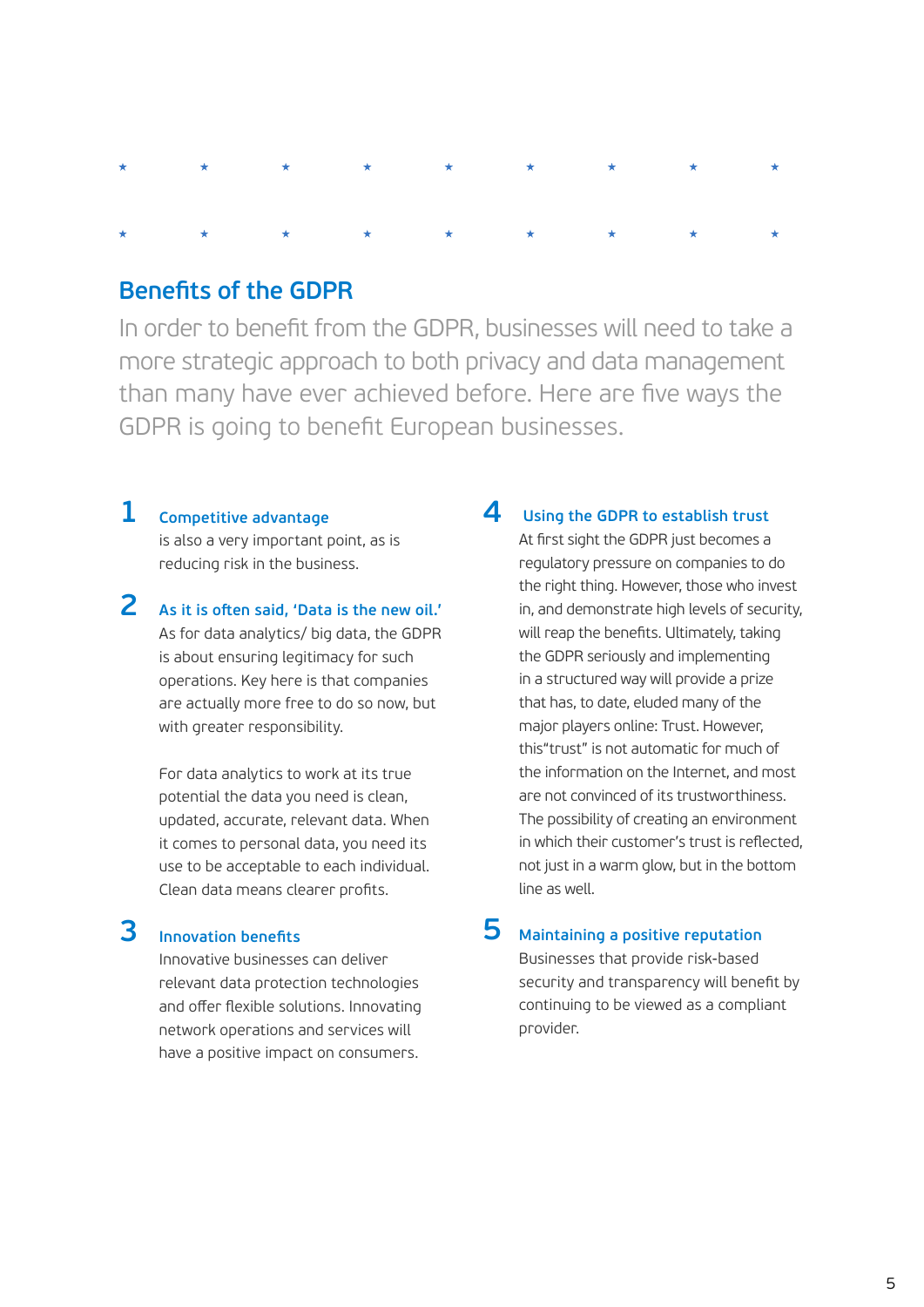### **Visma and the GDPR**

Visma naturally sets out to ensure that all of our software services, to the very best of our efforts, are compliant with the GDPR. Therefore, we have designed a comprehensive framework specifically with the GDPR in mind, comprised of the following main components:



| • training for our employees |  |
|------------------------------|--|
|------------------------------|--|

- privacy and data protection built into development and production
- dedicated data protection manager
- a revised data processing agreement

#### **Status and more information**

We will update the **Trust Centre** with more details and information as we get closer to May. At the moment, we're hard at work ensuring that our software services will meet your requirements, and those of the GDPR.

We have worked on this for quite some time already, and are confident we will meet the deadline in May 2018.

If you require more information in the meantime, please do not hesitate to contact us at trust@visma.com

|  | * * * * * * * * * * * |  |  |  |
|--|-----------------------|--|--|--|
|  | * * * * * * * * * *   |  |  |  |
|  | * * * * * * * * * *   |  |  |  |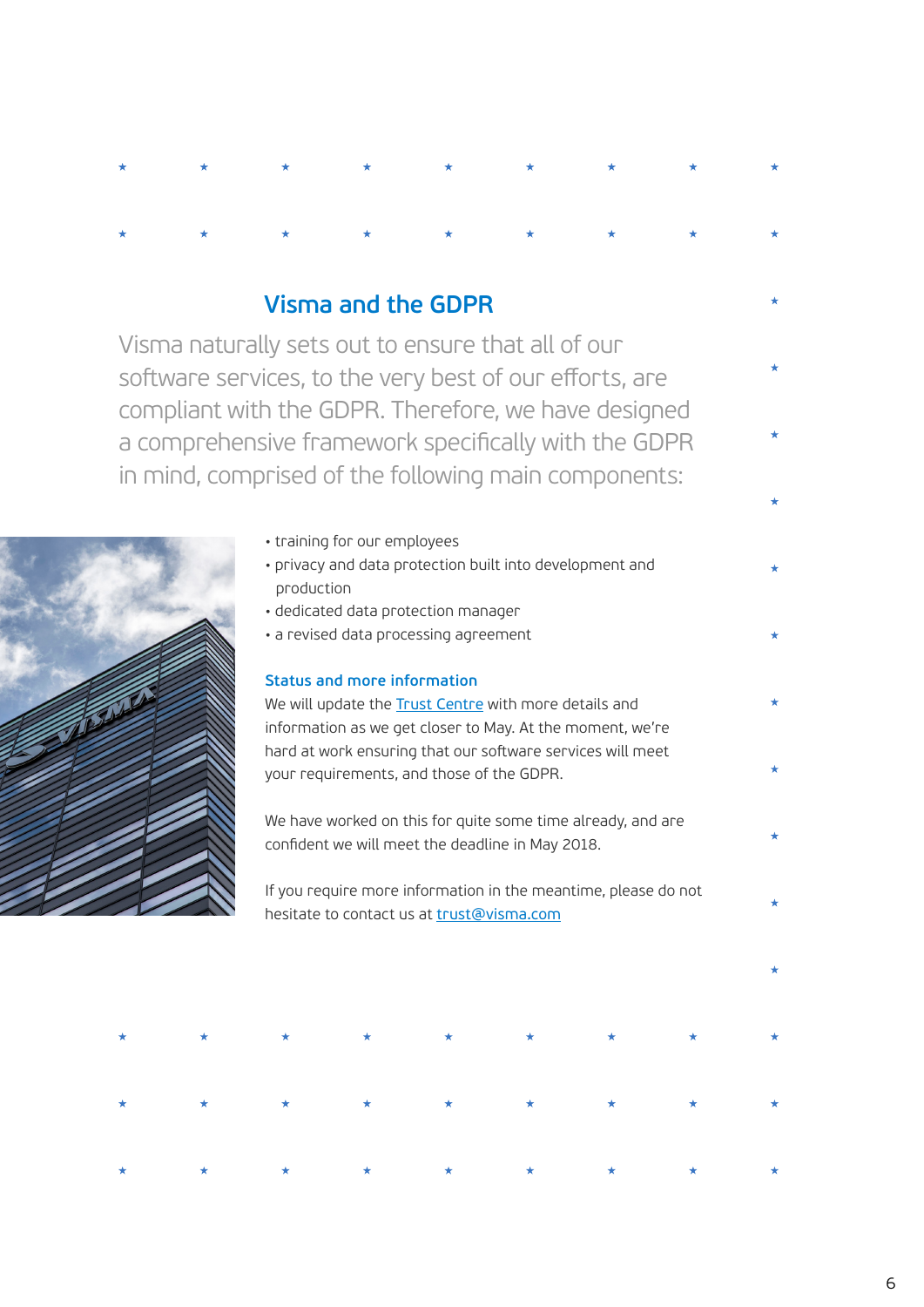# ÷

## **Conclusion**

 $\star$ 

 $\star$ 

 $\star$ 

Businesses need to be actively preparing to ensure they are GDPR-compliant. For many businesses, it will be a matter of identifying what measures are already in place, identifying what steps are needed to comply with the regime, and then filling any gaps. The legislation is coming in and companies should not be complacent.

 $\star$ Complying with the GDPR will require significant time and effort, but there are positive implications to the regulation, like the importance of change, opportunity to gain trust and  $\star$ have legitimate data. The continuous evolution of the digital economy should be seen as a step in the right direction.